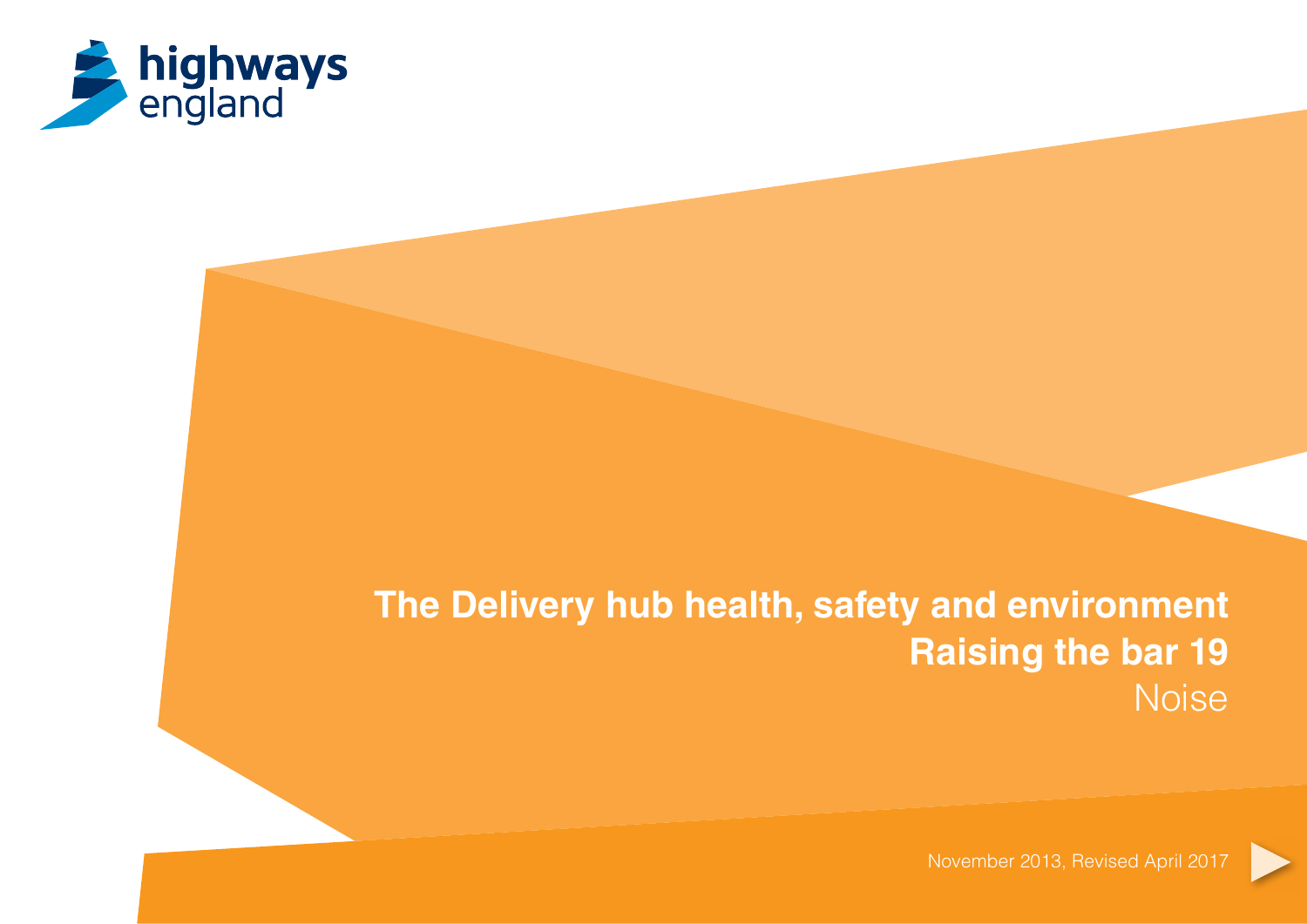## **Contents**

| <b>Objective</b>                                             | 3  |
|--------------------------------------------------------------|----|
| <b>Background</b>                                            | 3  |
| <b>Minimum requirement</b>                                   | 3  |
| <b>Desirable</b>                                             | 6  |
| Legislation and additional information                       | 9  |
| Appendices 1&2 Typical Noise Levels When Working on Highways | 10 |



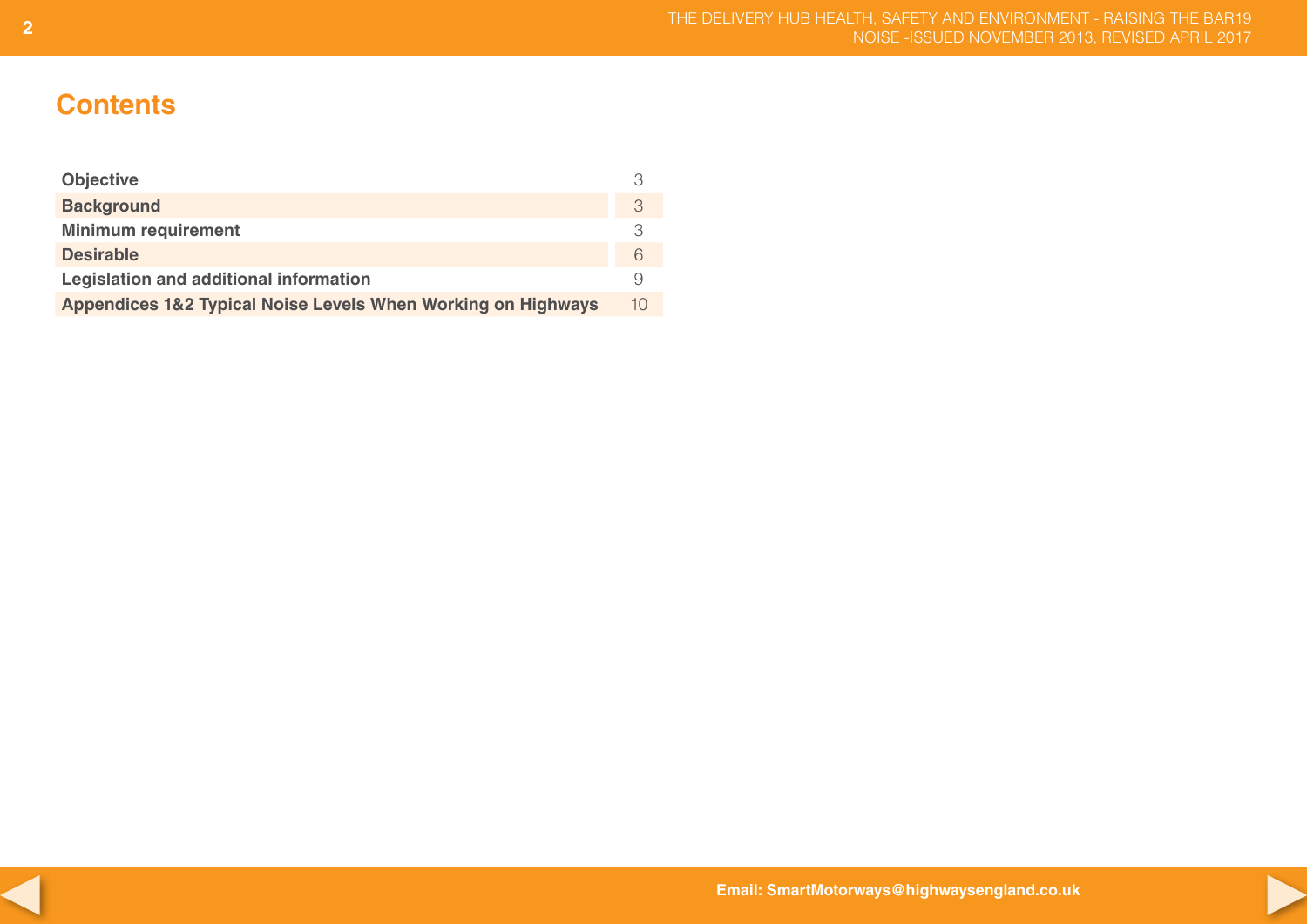## **Objective**

The objective of this document is to detail the minimum requirements for delivery partners working on Highways England projects and highlight additional desirable/ good practice, noise monitoring and other sources of information.

## **Background**

Work related noise induced hearing loss (NIHL) is a long term latency disease that is difficult to estimate accurately about 20,000 cases estimated annually. More statistics on NIHL can be found on the HSE web site at<www.hse.gov.uk/statistics/causdis/deafness/index.htm>

Noise at work can cause hearing loss that can be temporary or permanent, hearing damage can be caused immediately by sudden, extremely loud, explosive noises. But hearing loss is usually gradual because of prolonged exposure to noise. It may only be when damage caused by noise over the years combines with hearing loss due to ageing that people realise how deaf they have become.

Whilst exposure to excessive noise both at work and in the environment can cause hearing loss; it can also causes fatigue and may as a direct result or induced condition such as tinnitus lead to sleep problems.

General background noise working on highways can be seen from the sample figures given in Appendix 1 of this document to be either close or above the exposure limit level and in some circumstance above the exposure action level.

## **Minimum requirements**

The expectation is that all the guidance contained within should be considered as minimum requirements.

## **Plan/organise**

At all times, all reasonable steps are taken to reduce noise at source. Efforts need to be concentrated on the noisiest operations. Consideration must be given to simple methods to reduce noise levels, e.g.

- $\blacksquare$  Avoiding the operation, [e.g. care with shuttering to avoid cutting back or scabbling, shop-made steel components to avoid the need to burn and grind on site].
- Doing the job another way, [e.g. retard construction joints and jet wash to avoid scabbling, hydraulic bursting or chemical methods to avoid breaking down piles to cut-off level].
- $\blacksquare$  Locating noisy operations away from other work areas [e.g. offsite]
- Using super-silenced plant and equipment
- **n** Screening static and noisy operations
- $\blacksquare$  Turning off plant when not in use
- $\blacksquare$  Routing access ways around noisy operations
- $\blacksquare$  Employing job rotation to reduce the time operatives are exposed to noise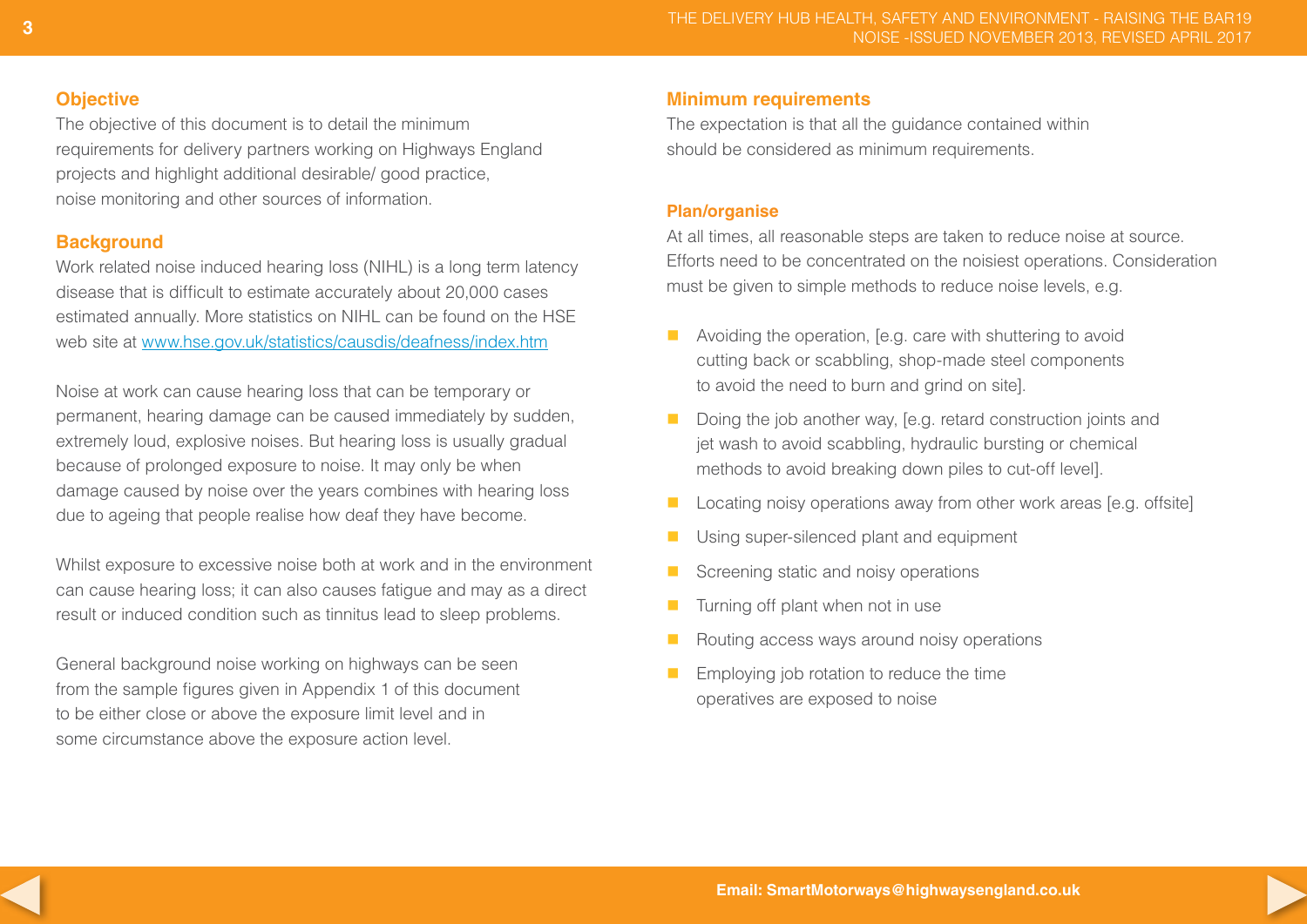Where noisy operations are unavoidable a detailed noise assessment is required. Examples of these are;

- **n** Piling operations
- Concrete drilling, cutting, sawing or breakout [both using hand tools and machine mounted breakers]
- $\blacksquare$  Rock drilling
- **n** Grinding or de scaling of steelwork
- $\blacksquare$  Rivet busting
- **n** Shotblasting
- Concrete spraying
- $\Box$  Operation of an abrasive wheel
- $\blacksquare$  Operation of a bench saw
- Deration of rollers and compactors
- $\Box$  Operation of any tools or plant in confined areas

Where activities that result in intrusive noise where normal conversation is only just possible or where activities when the assessed noise source is expected to continue for a duration in excess of that given in the table below.

| Assessed noise level [dB(A)] | <b>Duration of noise</b> |
|------------------------------|--------------------------|
| 80                           | 6 hours                  |
| 85                           | 2 hours                  |
| 90                           | 45 minutes               |
| 95                           | 11 minutes               |
| 100                          | 2 minutes                |
| 105                          | 1 minute                 |
| 110                          | 20 seconds               |

Control measure must be introduced to reduce the exposure of personnel to the source of noise (whilst ensuring not to over protect – see next page). Full details of the exposure action levels are detailed on the HSE web site and within the Control of Noise at Work Regulations 2005

The HSE provide a calculator on line that will help assess exposure limits this can be found at<http://www.hse.gov.uk/noise/calculator.htm>

Consideration should also be given to reducing noise to the local environment in particular sensitive areas such as housing, schools, hospitals etc. Where such areas are likely to be exposed to higher than normal background level the local authority must be contacted and exposure levels times and durations agreed prior to works commencing. Some typical noise values from highway operations can be found in appendix 1 of this document.

## **Control**

Contractors must assess and identify control measures to either eliminate or reduce risks from exposure to noise to protect the workforce and local environment.

Control measures should follow the principle of the hierarchy of control: Elimination of noise at source: The elimination of a source of noise is the most effective way to prevent risks to the workforce, and should always be considered when new work equipment or activities are planned.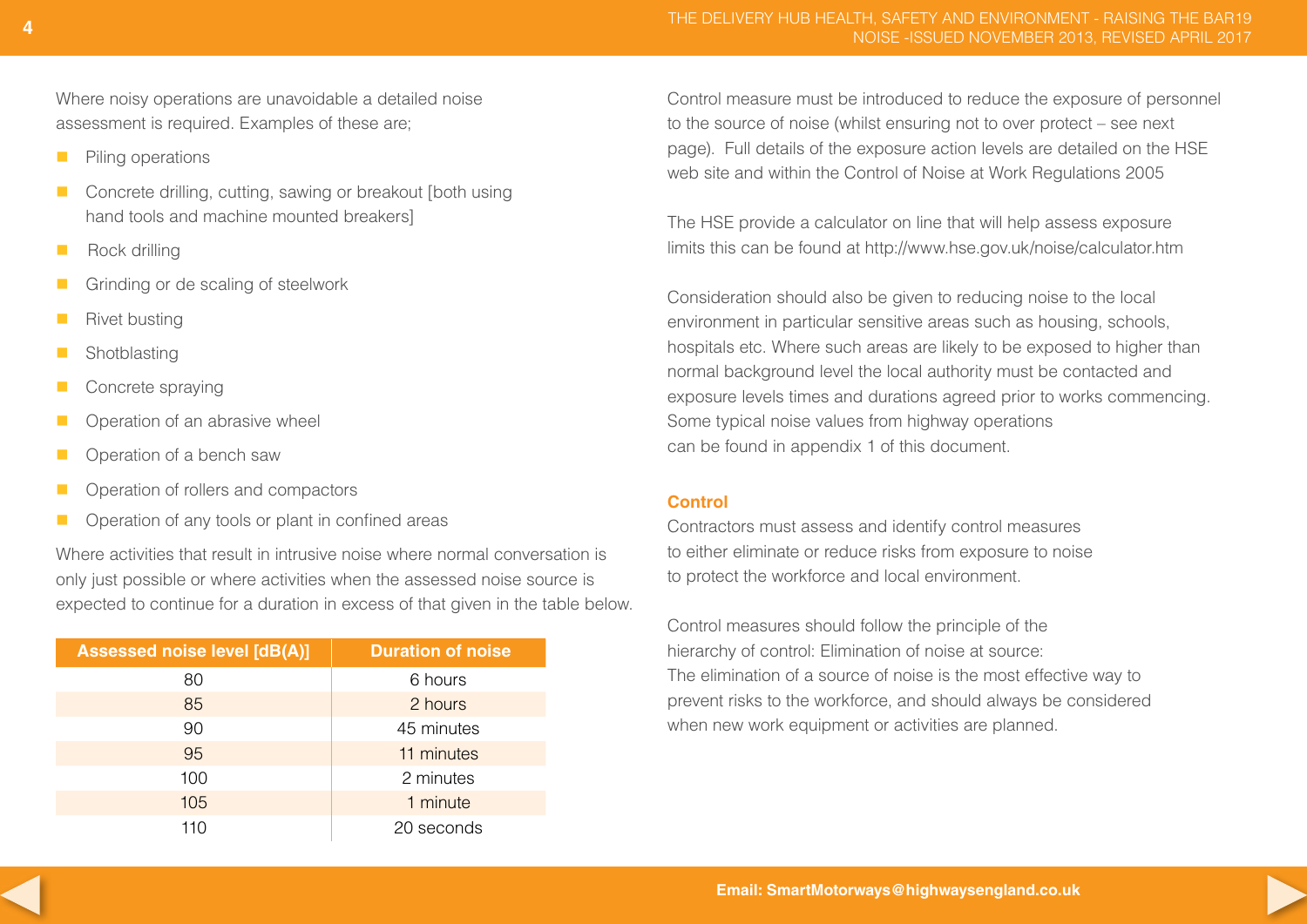#### **Control of noise at source**

The reduction of noise, either at its source or in its path should be a major focus of reducing noise; engineering controls such as the following can assist in reducing noise.

- $\blacksquare$  Isolation of the source via location, enclosure or damping vibration
- $\blacksquare$  Reduction at the source or its path by the provision of silencers, acoustic screens
- **n** Preventive maintenance and or alteration/substitution of equipment e.g. battery lighting as opposed to lighting run off a generator.
- $\blacksquare$  Active noise reduction such ('anti-noise') may also be an option

## **Collective control measures:**

Where noise cannot be adequately controlled at source, further steps should be taken to reduce the exposure to noise such as:

- **n** Provision of sound proof welfare/office accommodation
- $\blacksquare$  Change in working methods
- **n** Arrangement of the sources of noise and other adjacent operations to be programmed for differing time periods.

#### **Personal protective equipment**

Personal protective equipment (PPE), such as earplugs and earmuffs, should be used as a last resort after all efforts to eliminate or reduce the source of the noise have been exhausted.

## **Over-protection**

Hearing protection that reduces the level at the ear to below 70dB should be avoided; this over-protection may cause difficulties with communications and hearing warning signals. Users may become isolated from their environment, leading to risks.

## **Information and training:**

All personnel exposed to noise related risks must be made aware of the hazards, the results of the risk assessment and an explanation of the control measures. Should PPE be required training in the use and maintenance must also be provided along with suitable storage.

Personnel must also be made aware of how to detect and report the signs of hearing damage.

The results of noise surveys undertaken on projects should be communicated to the workforce and posted on site notice boards. The HSE have a link on their web site to educational video on hearing this can be found at <www.hse.gov.uk/noise/video/hearingvideo.htm>

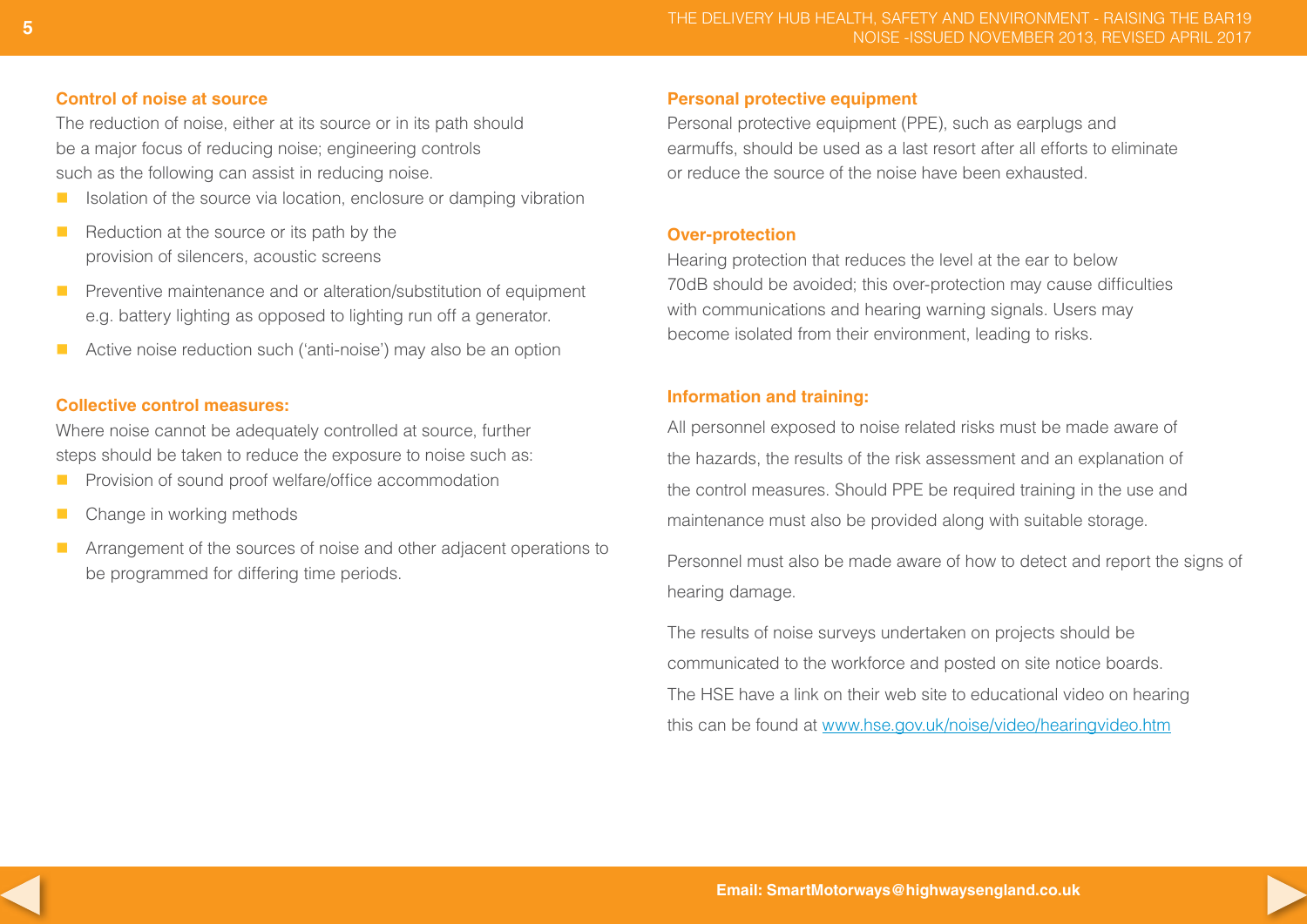#### **Monitor**

Control measures should be monitored on a regular basis to ensure that they remain suitable and sufficient to afford the protection required. Highways England Raising the Bar B12 Occupational Health gives details on the requirements for monitoring health.

#### **Desirable**

The following should be considered when planning work which may produce excessive noise

## **Ear plug fit testing:**

Ear plug fit testing will help determine that ear plugs have it has been fitted correctly by the user and the level of attenuation provided. Several manufacturers have systems that will provide this service and readily available via suppliers. The benefits of completing these tests help to demonstrate training and will provide records of the levels of attenuation reached with each type of plug for individuals.

An article on ear fit testing can be found at the following link<www.hearforever.org>/ valueoffittesting

#### **Acoustic screens**



Floor sawing behind acoustic screen Noise monitoring in front of screen

These curtains are designed to provide temporary, lightweight acoustic screening. They are quick and easy to install, therefore suitable for short-term as well as longer- term applications. They can be attached to Heras fencing panels or scaffolding (subject to appropriate temporary works design).

It should be noted that whilst the noise may be screened from a neighbour, this can increase the deflected noise in the work area. In a similar way panel vans parked adjacent to work areas on the motorway can work in a similar way reflecting the noise rather than allowing it to disperse. Each activity must be risk assessed in order to balance and control disruption to the public and noise exposure to the workforce.



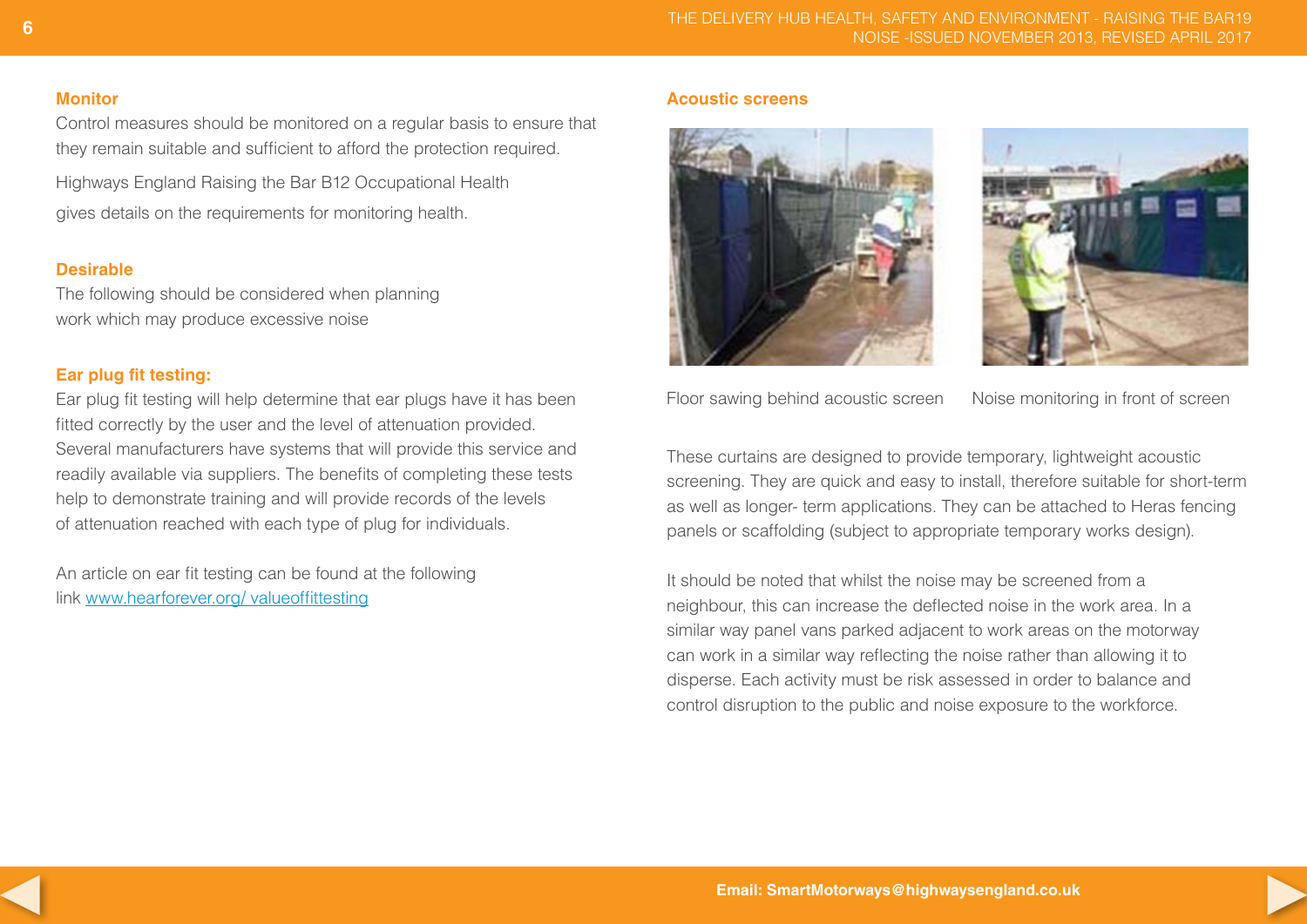#### **Monitor**

Control measures should be monitored on a regular basis to ensure that they remain suitable and sufficient to afford the protection required. Highways England Raising the Bar B12 Occupational Health gives details on the requirements for monitoring health.

## **Desirable**

The following should be considered when planning work which may produce excessive noise

## **Ear plug fit testing:**

Ear plug fit testing will help determine that ear plugs have it has been fitted correctly by the user and the level of attenuation provided. Several manufacturers have systems that will provide this service and readily available via suppliers. The benefits of completing these tests help to demonstrate training and will provide records of the levels of attenuation reached with each type of plug for individuals.

An article on ear fit testing can be found at the following link<www.hearforever.org>/ valueoffittesting

#### **Acoustic screens**





Floor sawing behind acoustic screen Noise monitoring in front of screen

These curtains are designed to provide temporary, lightweight acoustic screening. They are quick and easy to install, therefore suitable for short-term as well as longer- term applications. They can be attached to Heras fencing panels or scaffolding (subject to appropriate temporary works design).

It should be noted that whilst the noise may be screened from a neighbour, this can increase the deflected noise in the work area. In a similar way panel vans parked adjacent to work areas on the motorway can work in a similar way reflecting the noise rather than allowing it to disperse. Each activity must be risk assessed in order to balance and control disruption to the public and noise exposure to the workforce.



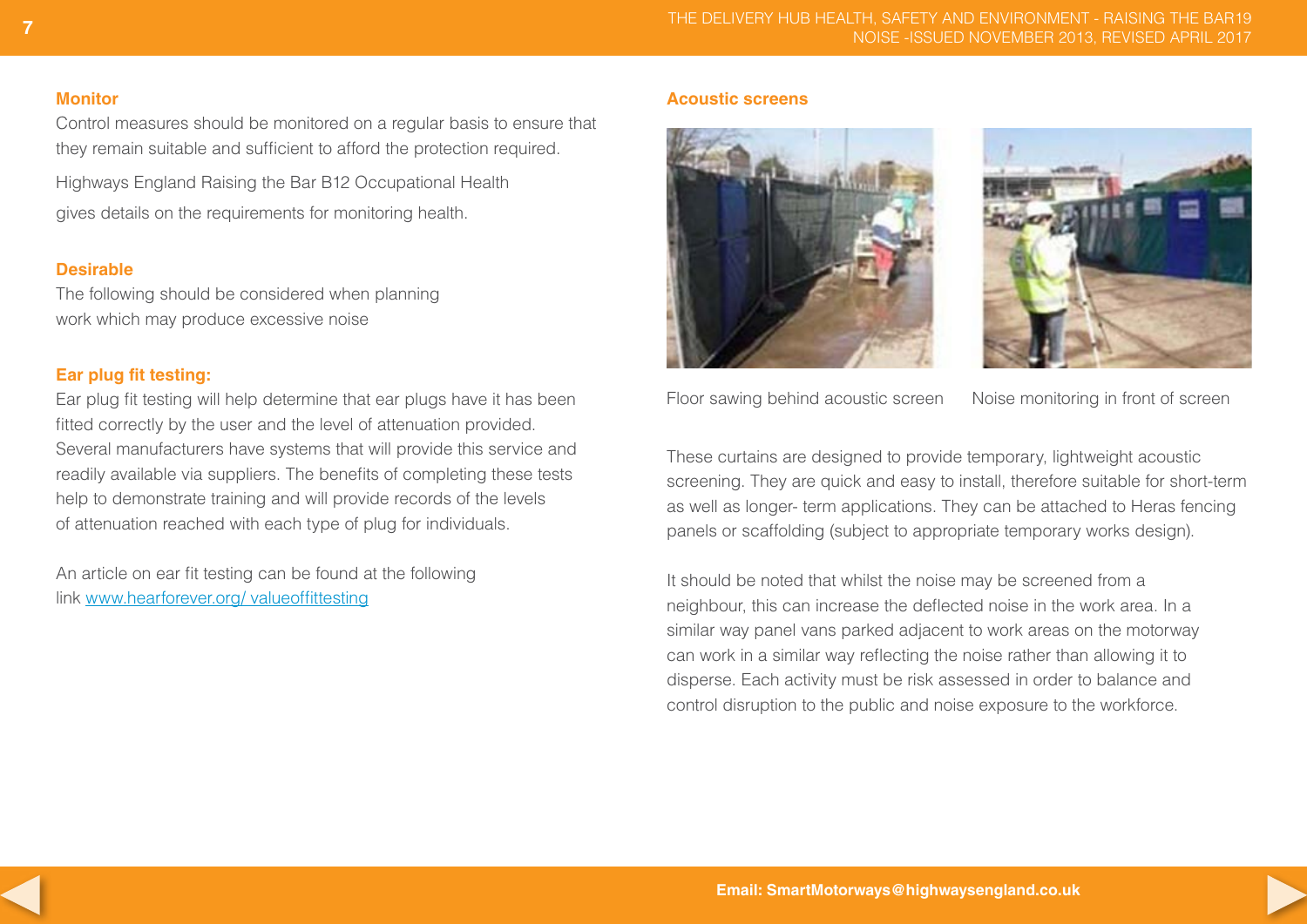



#### **Benefits**

- $\blacksquare$  Reduced noise levels. Results from floor sawing test pictured above (left): `without screening = 95.7 dB with screening  $= 83.0$  dB
- **N** Velcro strips allow easy interconnection
- **n** Fence or scaffold fitting therefore suitable for various activities and work settings

#### **Communication within noisy environments:**

The use of full duplex radios is an ideal way to perform safety critical communications between personnel such as machine operatives/drivers and slingers/signallers/banksmen within noisy environments. Many systems are available utilising over or in ear pieces and boom or throat mikes.

Some industry sectors mandate the use of such communications systems examples can be found via the following link <https://safety.networkrail.co.uk/safety/on-track-plant-safety/rrv>-communication/

#### **Personal noise level indicator:**

Personal noise level indicators are readily available and are particularly useful for personnel who move around site and are likely to encounter vastly differing noise levels. The noise Indicator alerts users to potentially harmful noise levels, helping identify areas where hearing protection may need to be worn. Users simply clip the Noise Indicator to a shirt or jacket and the LED Light indicates when noise levels exceed a potentially hazardous threshold.

Red Flashing LED: Noise levels are above 85 dB(A) - Hearing protection must be worn Green Flashing LED: Noise levels are below 85 dB(A) - Hearing protection may be required



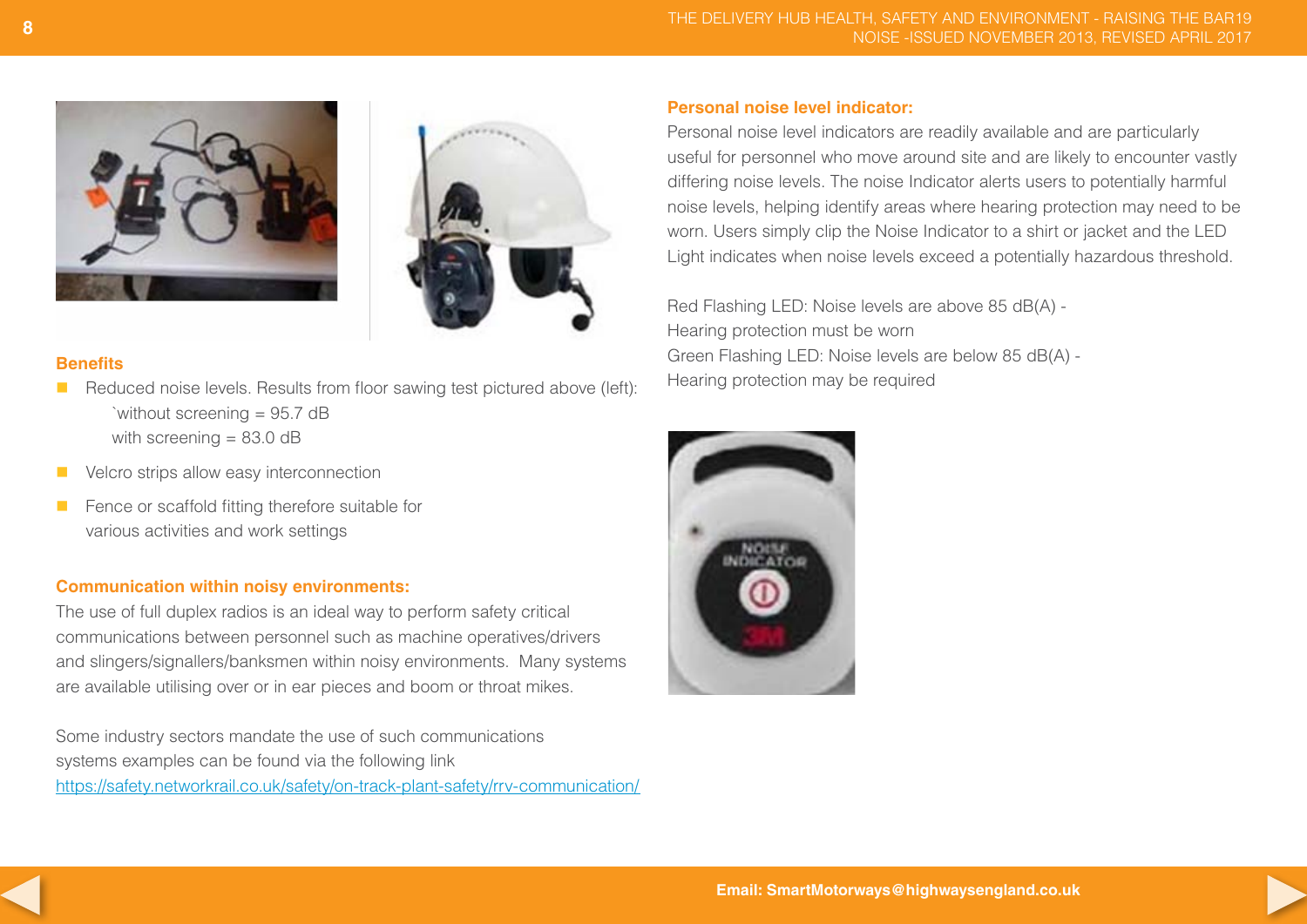## **Custom Moulded Ear Plugs:**

These are individually fitted to each wearer's ear canal, do not interfere with eye or head personal protective equipment. They are comfortable to wear and can allow the wearer to hear conversations etc up to a given level before it is suppressed dependent upon what filters are required. The initial cost outlay is high but the life expectancy of the plugs delivers a good business case for their use.

Several manufacturers supply these and they are widely available through the usual supply chain.

There are also several good practice information sheets are available on the Highways England web site at: <http://www.highwayssafetyhub.com/hs-toolkit-good-practice-examples.html>

## **Legislation and additional information**

The Control of Noise at Work Regulations 2005 <http://www.hse.gov.uk/noise/regulations.htm>

INDG 362 Noise at work: A brief guide to controlling the risks <www.hse.gov.uk/pubns/indg362.pdf>

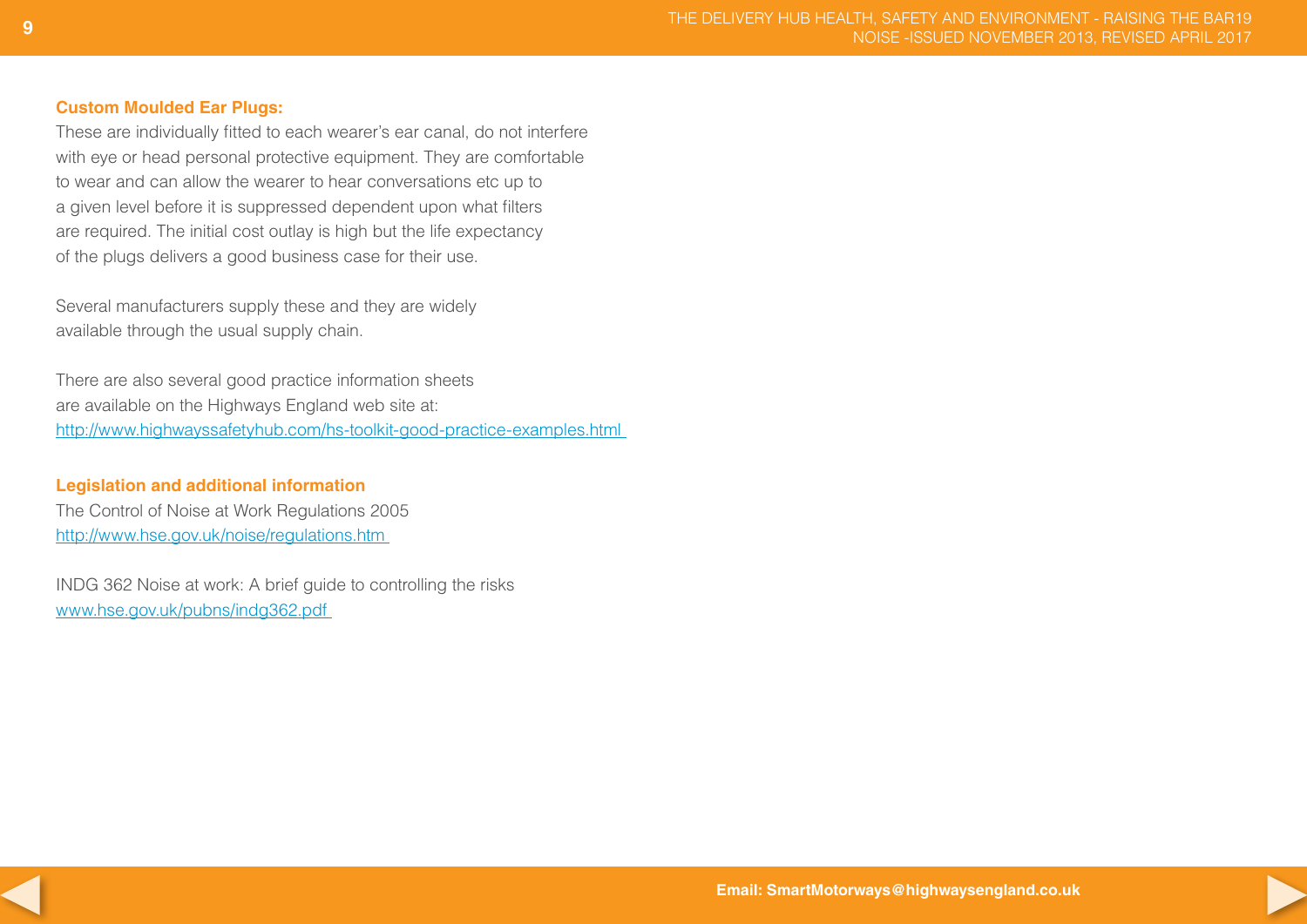## **Appendix 1 - Typical Noise Levels Working On Highways**

| <b>Work Activity</b>                           | <b>Minimum Requirements</b>                                                                                                                             | <b>Desirable elements</b>                                                                          |
|------------------------------------------------|---------------------------------------------------------------------------------------------------------------------------------------------------------|----------------------------------------------------------------------------------------------------|
| Plan                                           |                                                                                                                                                         |                                                                                                    |
| Design                                         | Plan the works to design out where possible the need to undertake operations<br>which could create noise.                                               |                                                                                                    |
| Design                                         | Use the right size of building materials so less cutting or preparation is<br>needed.                                                                   |                                                                                                    |
| Manufacturing                                  |                                                                                                                                                         | Where possible off site manufacturing of elements of the works should be<br>used                   |
| Demolition                                     | Consider methods of demolition/removal that reduce the possible levels of<br>noise caused by the operation                                              |                                                                                                    |
| Maintenance                                    | Have planned preventative maintenance schemes for plant and equipment                                                                                   |                                                                                                    |
| Site set up                                    | Locate noisy operations away from other operations and neighbours                                                                                       |                                                                                                    |
| Site set up                                    | General site traffic to be routed away from neighbouring sensitive areas such<br>as schools and housing                                                 | Introduction of acoustic screens/bunds during the construction phase of<br>works                   |
| Organise                                       |                                                                                                                                                         |                                                                                                    |
| Equipment use                                  | Equipment likely to generate excessive noise to be enclosed or shielded if<br>possible                                                                  |                                                                                                    |
| Haul roads and access                          | Access and haul roads to be maintained on a regular basis to keep an even<br>surface and help prevent excessive noise from plant and vehicle movements. | Access roads to be paved to help prevent noise from vehicle movements over<br>uneven road surfaces |
| Unpaved roads and verges                       | Should be compacted                                                                                                                                     |                                                                                                    |
| Vehicle recovery crew standby<br>accommodation | Positioned to minimise exposure of personnel on standby to traffic noise                                                                                | Locate standby accommodation for recovery crews away from passing traffic/<br>noise                |
| Crushing and screening                         | All concrete crushers and aggregate screeners to be positioned or shielded<br>to reduce noise to other operations or neighbours                         |                                                                                                    |



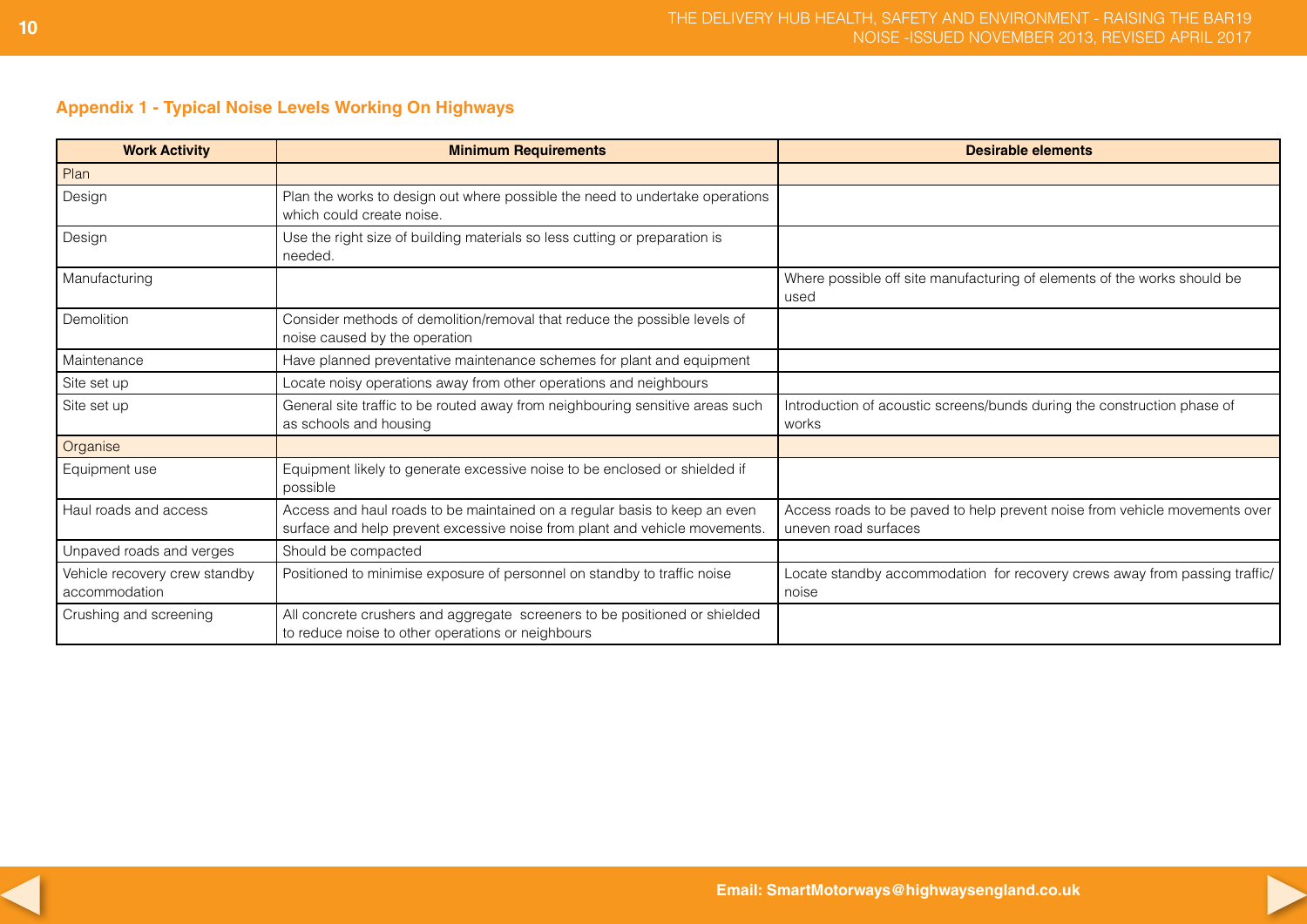## **Appendix 1 - Typical Noise Levels Working On Highways**

| <b>Work Activity</b>                           | <b>Minimum Requirements</b>                                                                                                                             | <b>Desirable elements</b>                                                                          |  |  |  |  |
|------------------------------------------------|---------------------------------------------------------------------------------------------------------------------------------------------------------|----------------------------------------------------------------------------------------------------|--|--|--|--|
| Plan                                           |                                                                                                                                                         |                                                                                                    |  |  |  |  |
| Design                                         | Plan the works to design out where possible the need to undertake operations<br>which could create noise.                                               |                                                                                                    |  |  |  |  |
| Design                                         | Use the right size of building materials so less cutting or preparation is<br>needed.                                                                   |                                                                                                    |  |  |  |  |
| Manufacturing                                  |                                                                                                                                                         | Where possible off site manufacturing of elements of the works should be<br>used                   |  |  |  |  |
| Demolition                                     | Consider methods of demolition/removal that reduce the possible levels of<br>noise caused by the operation                                              |                                                                                                    |  |  |  |  |
| Maintenance                                    | Have planned preventative maintenance schemes for plant and equipment                                                                                   |                                                                                                    |  |  |  |  |
| Site set up                                    | Locate noisy operations away from other operations and neighbours                                                                                       |                                                                                                    |  |  |  |  |
| Site set up                                    | General site traffic to be routed away from neighbouring sensitive areas such<br>as schools and housing                                                 | Introduction of acoustic screens/bunds during the construction phase of<br>works                   |  |  |  |  |
| Organise                                       |                                                                                                                                                         |                                                                                                    |  |  |  |  |
| Equipment use                                  | Equipment likely to generate excessive noise to be enclosed or shielded if<br>possible                                                                  |                                                                                                    |  |  |  |  |
| Haul roads and access                          | Access and haul roads to be maintained on a regular basis to keep an even<br>surface and help prevent excessive noise from plant and vehicle movements. | Access roads to be paved to help prevent noise from vehicle movements over<br>uneven road surfaces |  |  |  |  |
| Unpaved roads and verges                       | Should be compacted                                                                                                                                     |                                                                                                    |  |  |  |  |
| Vehicle recovery crew standby<br>accommodation | Positioned to minimise exposure of personnel on standby to traffic noise                                                                                | Locate standby accommodation for recovery crews away from passing traffic/<br>noise                |  |  |  |  |
| Crushing and screening                         | All concrete crushers and aggregate screeners to be positioned or shielded<br>to reduce noise to other operations or neighbours                         |                                                                                                    |  |  |  |  |
| <b>Work Activity</b>                           | <b>Minimum Requirements</b>                                                                                                                             | <b>Desirable elements</b>                                                                          |  |  |  |  |
| Activity enclosures                            | Provision of Screens or enclosures used for activities that can reasonably and<br>safely be enclosed without introduced                                 |                                                                                                    |  |  |  |  |
| Training and Awareness                         | Workforce should receive appropriate training and awareness of the<br>occupational health and environmental issues associated with noise exposure.      |                                                                                                    |  |  |  |  |
| <b>PPE</b>                                     | Ear plug fit testing as part of the awareness training and records                                                                                      |                                                                                                    |  |  |  |  |
| Control                                        |                                                                                                                                                         |                                                                                                    |  |  |  |  |
|                                                | Silencers must be used when supplied with tools and equipment.                                                                                          |                                                                                                    |  |  |  |  |
| Tools & Equipment                              | All tools and equipment must me regularly maintained in good working order                                                                              |                                                                                                    |  |  |  |  |

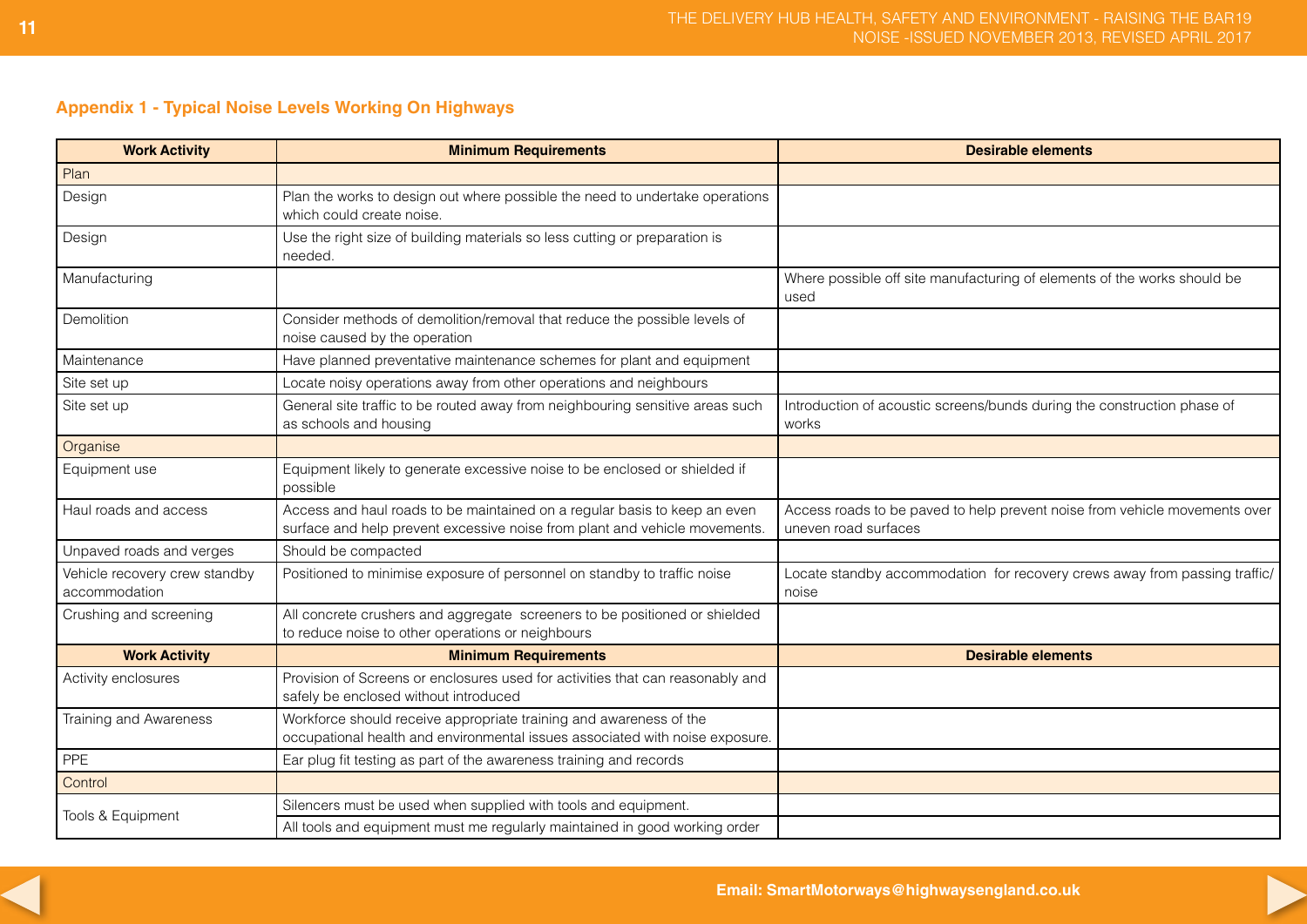## **Appendix 2: Typical noise levels working on highway**

Data collected on a Highways maintenance contract predominately on days in dry conditions with the exception of Motorway TM installation conducted on nights. Sound readings were collected via personal dosimeter over an 8-hour reference period. These are provided as an example, designers and contractors should collect their own data to assess the risk in their working environment and protect their workforce from excessive noise levels

| <b>Task</b>                            | Persumed noise dose (dB(A)) after exposure duration |           |                               |                 |                 |      |      |                 |                 |  |
|----------------------------------------|-----------------------------------------------------|-----------|-------------------------------|-----------------|-----------------|------|------|-----------------|-----------------|--|
|                                        | Sample<br>⊢ <sub>eq</sub>                           | $0.25$ hr | 0.5 <sub>hr</sub>             | 1 <sub>hr</sub> | 2 <sub>hr</sub> | 4 hr | 6 hr | 8 <sub>hr</sub> | Sample<br>-Peak |  |
| <b>Ambient Noise</b>                   |                                                     |           |                               |                 |                 |      |      |                 |                 |  |
| Motorway - General                     | 89                                                  | 74        | 77                            | 80              | 83              | 86   | 88   | 89              | 121             |  |
| Motorway – beneath bridge              | 93                                                  | 78        | 81                            | 84              | 87              | 90   | 92   | 93              | 118             |  |
| Dual Carriageway < 50mph - General     | 79                                                  | 64        | 67                            | 70              | 73              | 76   | 78   | 79              | 112             |  |
| Dual Carriageway > 50mph - General     | 86                                                  | 71        | 74                            | 77              | 80              | 83   | 85   | 86              | 115             |  |
| Urban Single Carriageway - General     | 76                                                  | 61        | 64                            | 67              | 70              | 73   | 75   | 76              | 118             |  |
| Rural Single Carriageway - General     | 79                                                  | 64        | 67                            | 70              | 73              | 76   | 78   | 79              | 109             |  |
| <b>Traffic Management</b>              |                                                     |           |                               |                 |                 |      |      |                 |                 |  |
| Driver - Dual > 50mph                  | 80                                                  | 65        | 68                            | 71              | 74              | 77   | 79   | 80              | 114             |  |
| Vehicle Bed - Dual > 50mph             | 90                                                  | 75        | 78                            | 81              | 84              | 87   | 89   | 90              | 114             |  |
| On the Ground - Dual > 50mph           | 84                                                  | 69        | 72                            | 75              | 78              | 81   | 83   | 84              | 116             |  |
| Cone Well - Dual >50mph                | 91                                                  | 76        | 79                            | 82              | 85              | 88   | 90   | 91              | 133             |  |
|                                        |                                                     |           | <b>Structural Maintenance</b> |                 |                 |      |      |                 |                 |  |
| Vegetation Management - Strimmer       | 98                                                  | 83        | 86                            | 89              | 92              | 95   | 97   | 98              | 118             |  |
|                                        |                                                     |           | <b>Safety Fence Repairs</b>   |                 |                 |      |      |                 |                 |  |
| Dismantle/Assemble - 0.5inch air drive | 95                                                  | 80        | 83                            | 86              | 89              | 92   | 94   | 95              | 125             |  |
| Post Extraction - Hi-ab                | 99                                                  | 84        | 87                            | 90              | 93              | 96   | 98   | 99              | 128             |  |
| Post Driving                           | 112                                                 | 97        | 100                           | 103             | 106             | 109  | 111  | 112             | 138             |  |
| Post/beam cutting - Stihl saw          | 102                                                 | 87        | 90                            | 93              | 96              | 99   | 101  | 102             | 126             |  |
| Tensioning $-0.5$ inch air drive       | 101                                                 | 86        | 89                            | 92              | 95              | 98   | 100  | 101             | 124             |  |



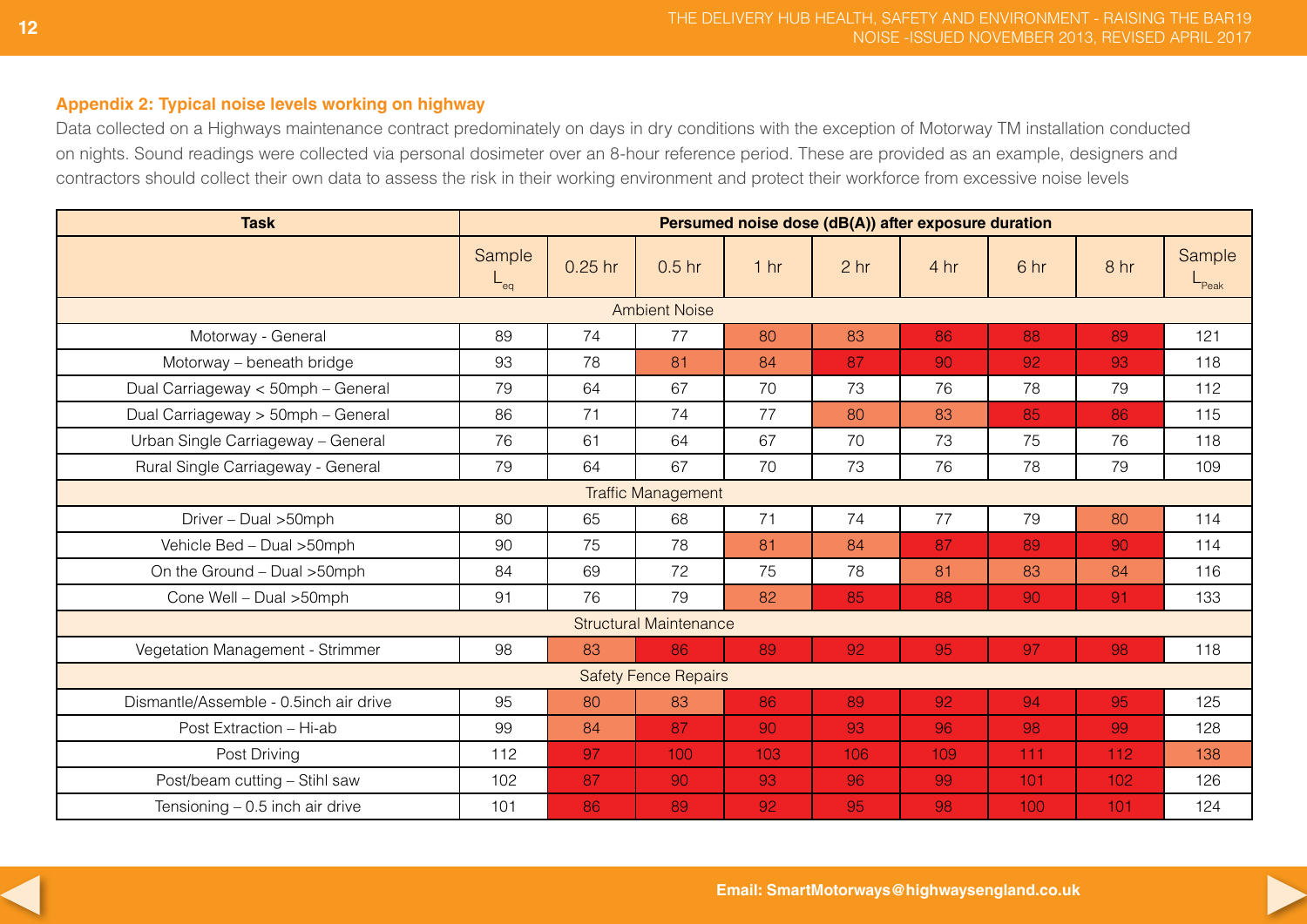| <b>Task</b>                     | Persumed noise dose (dB(A)) after exposure duration |           |                                       |                 |                 |                 |      |                 |                             |  |
|---------------------------------|-----------------------------------------------------|-----------|---------------------------------------|-----------------|-----------------|-----------------|------|-----------------|-----------------------------|--|
|                                 | Sample<br>⊢ <sub>eα</sub>                           | $0.25$ hr | 0.5 <sub>hr</sub>                     | 1 <sub>hr</sub> | 2 <sub>hr</sub> | 4 <sub>hr</sub> | 6 hr | 8 <sub>hr</sub> | Sample<br>$L_{\text{Peak}}$ |  |
| Ironwork/Precast concrete units |                                                     |           |                                       |                 |                 |                 |      |                 |                             |  |
| Break out - Pneumatic Breaker   | 99                                                  | 84        | 87                                    | 90              | 93              | 96              | 98   | 99              | 125                         |  |
| Cutting - Stihl saw             | 102                                                 | 87        | 90                                    | 93              | 96              | 99              | 101  | 102             | 126                         |  |
|                                 |                                                     |           | <b>Cyclic Maintenance</b>             |                 |                 |                 |      |                 |                             |  |
| Sweeping - Road sweeper         | 87                                                  | 72        | 75                                    | 78              | 81              | 84              | 86   | 87              | $\sim$                      |  |
| Gully emptying - Gully emptier  | 87                                                  | 72        | 75                                    | 78              | 81              | 84              | 86   | 87              | 118                         |  |
|                                 |                                                     |           | <b>Winter Maintenance</b>             |                 |                 |                 |      |                 |                             |  |
| Loading - Ministry loader       | 84                                                  | 69        | 72                                    | 75              | 78              | 81              | 83   | 84              | 110                         |  |
| Loading - Telehandler           | 77                                                  | 62        | 65                                    | 68              | 71              | 74              | 76   | 77              | 128                         |  |
| Spreading                       | 78                                                  | 63        | 66                                    | 69              | 72              | 75              | 77   | 78              | 108                         |  |
| Off loading                     | 81                                                  | 66        | 69                                    | 72              | 75              | 78              | 80   | 81              | 109                         |  |
|                                 |                                                     |           | <b>Street Lighting and Sign Works</b> |                 |                 |                 |      |                 |                             |  |
| Cutting - Stihl saw             | 102                                                 | 87        | 90                                    | 93              | 96              | 99              | 101  | 102             | 126                         |  |
| Removal / installation - Hi-ab  | 91                                                  | 76        | 79                                    | 82              | 85              | 88              | 90   | 91              | 121                         |  |
| Excavation                      |                                                     |           |                                       |                 |                 |                 |      |                 |                             |  |
| Break out - Pneumatic Breaker   | 99                                                  | 84        | 87                                    | 90              | 93              | 96              | 98   | 99              | 125                         |  |
| Cutting - Stihl saw             | 102                                                 | 87        | 90                                    | 93              | 96              | 99              | 101  | 102             | 126                         |  |

Indicates exposure limit value exceeded Indicates upper exposure action level exceeded



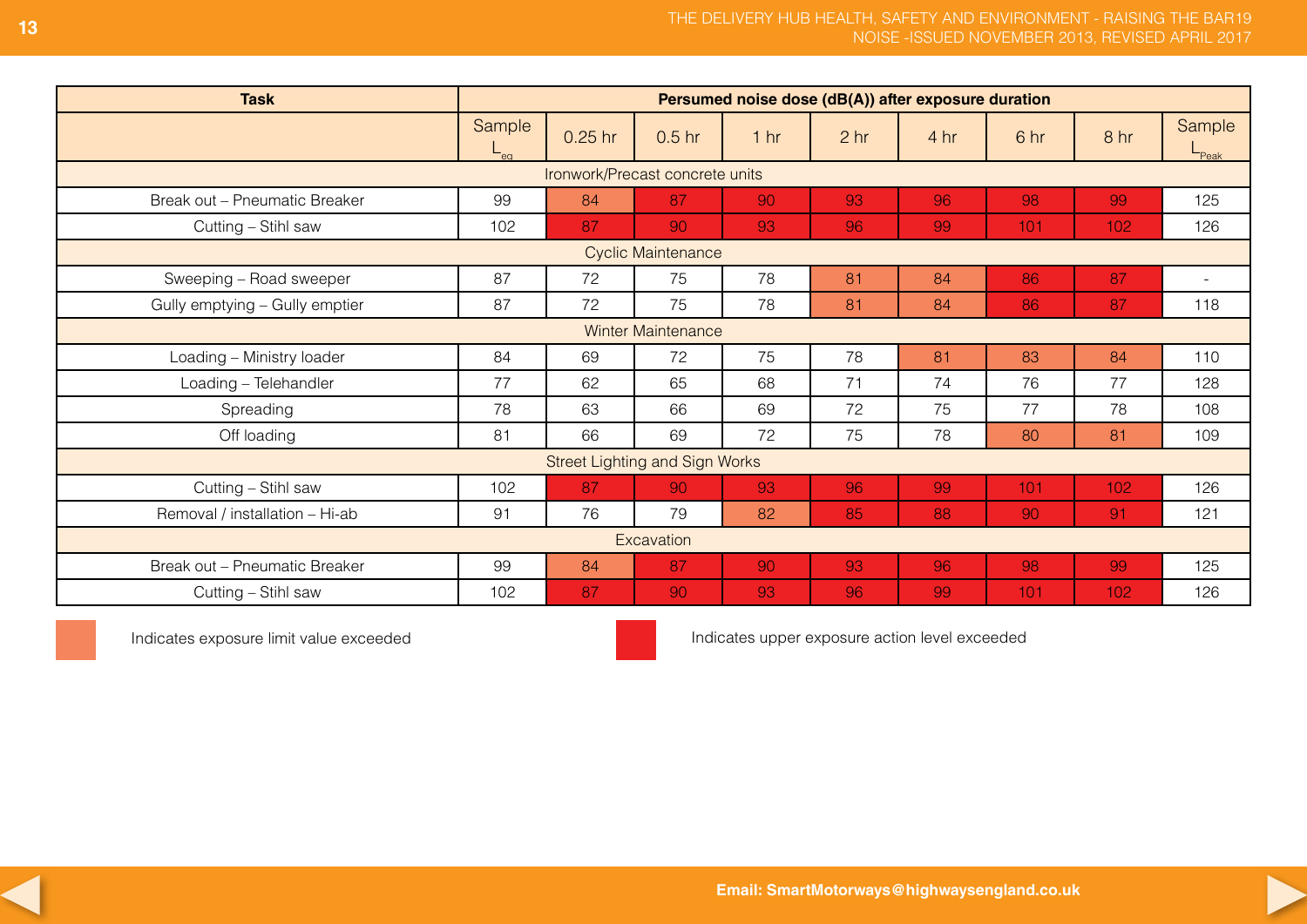## **Typical Noise reduction**

| <b>Distance Attenuation Reduction</b>          |     | <b>Hearing Protection Requirements</b> |                                 |         |         |         |         |  |  |
|------------------------------------------------|-----|----------------------------------------|---------------------------------|---------|---------|---------|---------|--|--|
|                                                |     | Source                                 | 1 <sub>m</sub>                  | 2m      | 4m      | 8m      | 16m     |  |  |
|                                                |     | N/A                                    | $-6dB$                          | $-12dB$ | $-18dB$ | $-24dB$ | $-30dB$ |  |  |
| dB(a)<br>Operation                             |     |                                        |                                 |         |         |         |         |  |  |
|                                                |     |                                        | <b>Ambient Noise</b>            |         |         |         |         |  |  |
| Motorway - General                             | 89  | 89                                     | 83                              | 77      | 71      | 65      | 59      |  |  |
| Motorway - beneath underbridge                 | 93  | 93                                     | 87                              | 81      | 75      | 69      | 63      |  |  |
| Dual Carriageway < 50mph -<br>General          | 79  | 79                                     | 73                              | 67      | 61      | 55      | 49      |  |  |
| Dual Carriageway > 50mph -<br>General          | 86  | 86                                     | 80                              | 74      | 68      | 62      | 56      |  |  |
| Urban Single Carriageway -<br>General          | 76  | 76                                     | 70                              | 64      | 58      | 52      | 46      |  |  |
| Rural Single Carriageway - General             | 79  | 79                                     | 73                              | 67      | 61      | 55      | 49      |  |  |
|                                                |     |                                        | <b>Traffic Management</b>       |         |         |         |         |  |  |
| Driver - Dual > 50mph                          | 80  | 80                                     | 74                              | 68      | 62      | 56      | 50      |  |  |
| Vehicle Bed - Dual > 50mph                     | 90  | 90                                     | 84                              | 78      | 72      | 66      | 60      |  |  |
| On the Ground - Dual > 50mph                   | 84  | 84                                     | 78                              | 72      | 66      | 60      | 54      |  |  |
| Cone Well - Dual >50mph                        | 91  | 91                                     | 85                              | 79      | 73      | 67      | 61      |  |  |
|                                                |     |                                        | <b>Structural Maintenance</b>   |         |         |         |         |  |  |
| Vegetation Management - Strimmer               | 98  | 98                                     | 92                              | 86      | 80      | 74      | 68      |  |  |
|                                                |     |                                        | <b>Safety Fence Repair</b>      |         |         |         |         |  |  |
| Dismantle/Assemble - $\frac{1}{2}$ " air drive | 95  | 95                                     | 89                              | 83      | 77      | 71      | 65      |  |  |
| Post Extraction - Hi-ab                        | 99  | 99                                     | 93                              | 87      | 81      | 75      | 69      |  |  |
| Post Driving                                   | 112 | 112                                    | 106                             | 100     | 94      | 88      | 82      |  |  |
| Post/beam cutting - Stihl saw                  | 102 | 102                                    | 96                              | 90      | 84      | 78      | 72      |  |  |
| Tensioning $-0.5$ inch air drive               | 101 | 101                                    | 95                              | 89      | 83      | 77      | 71      |  |  |
|                                                |     |                                        | Ironwork/Precast Concrete Units |         |         |         |         |  |  |
| Break out - Pneumatic Breaker                  | 99  | 99                                     | 93                              | 87      | 81      | 75      | 69      |  |  |
| Cutting - Stihl saw                            | 102 | 102                                    | 96                              | 90      | 84      | 78      | 72      |  |  |



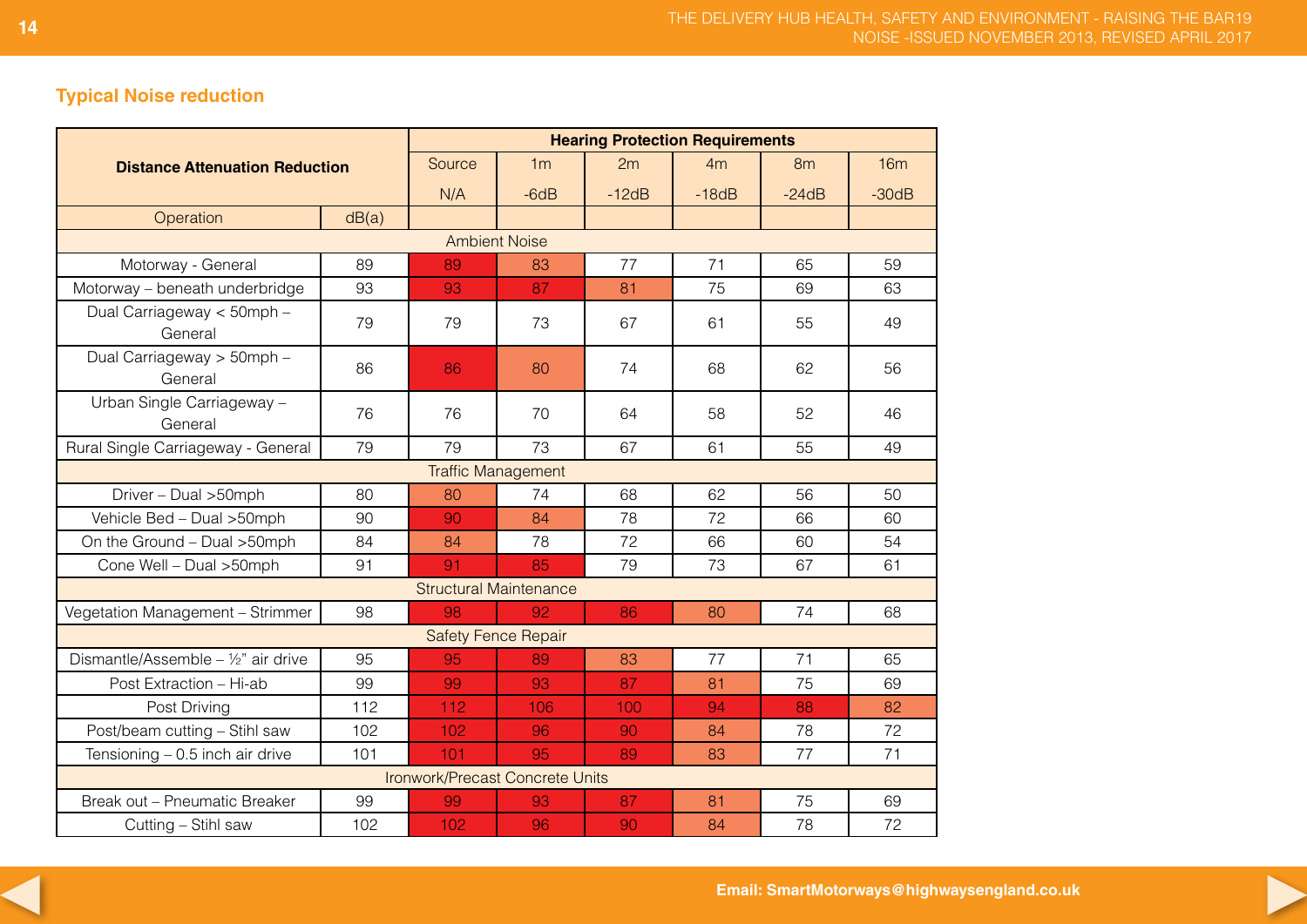|                                       | <b>Hearing Protection Requirements</b> |        |                      |         |         |         |     |  |
|---------------------------------------|----------------------------------------|--------|----------------------|---------|---------|---------|-----|--|
| <b>Distance Attenuation Reduction</b> |                                        | Source | 1 <sub>m</sub>       | 2m      | 4m      | 8m      | 16m |  |
|                                       | N/A                                    | $-6dB$ | $-12dB$              | $-18dB$ | $-24dB$ | $-30dB$ |     |  |
| Operation<br>dB(a)                    |                                        |        |                      |         |         |         |     |  |
|                                       |                                        |        | <b>Ambient Noise</b> |         |         |         |     |  |
| Motorway - General                    | 89                                     | 89     | 83                   | 77      | 71      | 65      | 59  |  |
| Motorway – beneath underbridge        | 93                                     | 93     | 87                   | 81      | 75      | 69      | 63  |  |
| Dual Carriageway < 50mph -<br>General | 79                                     | 79     | 73                   | 67      | 61      | 55      | 49  |  |
| Dual Carriageway > 50mph -<br>General | 86                                     | 86     | 80                   | 74      | 68      | 62      | 56  |  |
| Urban Single Carriageway -<br>General | 76                                     | 76     | 70                   | 64      | 58      | 52      | 46  |  |
| Rural Single Carriageway - General    | 79                                     | 79     | 73                   | 67      | 61      | 55      | 49  |  |
| <b>Traffic Management</b>             |                                        |        |                      |         |         |         |     |  |
| Driver - Dual > 50mph                 | 80                                     | 80     | 74                   | 68      | 62      | 56      | 50  |  |
| Vehicle Bed - Dual > 50mph            | 90                                     | 90     | 84                   | 78      | 72      | 66      | 60  |  |
| On the Ground - Dual > 50mph          | 84                                     | 84     | 78                   | 72      | 66      | 60      | 54  |  |



Hearing Protection available **Hearing Protection available** Hearing Protection MUST be worn